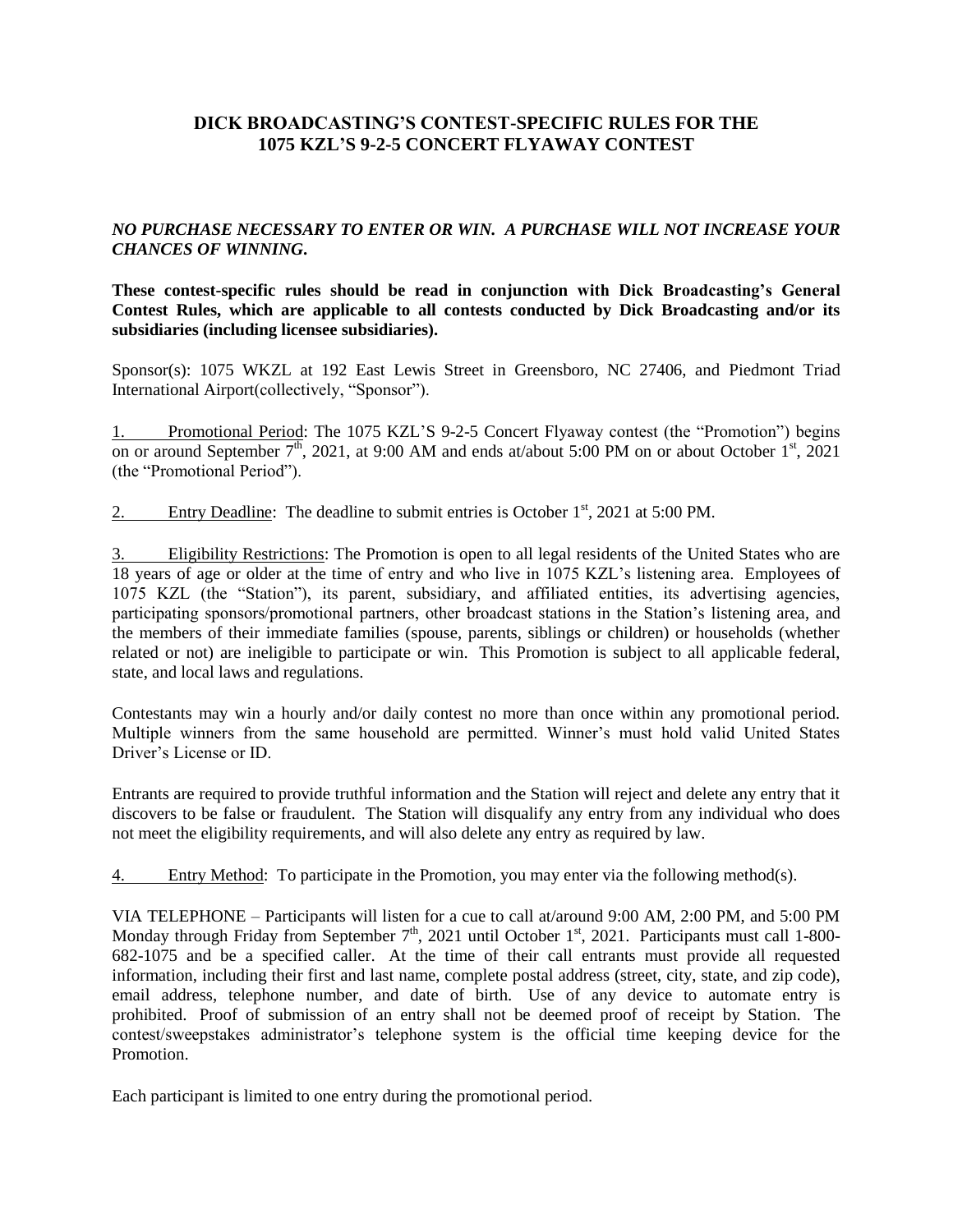5. Prizes: The winner of the first week of giveaways and a guest will receive two (2) tickets to see Harry Styles In Nashville, TN (the concert is October  $1^{st}$ , 2021), two (2) round trip flights, and a two (2) night hotel stay (room and taxes included). The winner of the second week of giveaways and a guest will receive two (2) tickets to see 21 Pilots In Atlanta, GA (the concert is November  $6<sup>th</sup>$ , 2021), two (2) round trip flights, and a two (2) night hotel stay (room and taxes included). The winner of the third week of giveaways and a guest will receive two (2) tickets to see Justin Bieber in Atlanta, GA (the concert is March  $21<sup>st</sup>$ , 2022), two (2) round trip flights, and a two (2) night hotel stay (room and taxes included). All other expenses are the sole responsibility of the winner and guest. The winner of the fourth week of giveaways and a guest will receive two (2) tickets to see The Weeknd in Miami, FL (the concert is March  $29<sup>th</sup>$ , 2022), two (2) round trip flights, and a two (2) night hotel stay (room and taxes included). Winner and guest are required to provide any and all valid forms of identification required for travel. Dates are not subject to change once given. Estimated value of total grand prize is \$3,000.

## 6. Odds of Winning:

Odds depend upon the number of entries received. Based on estimated number of entries, odds of winning are one  $(1)$  in 15  $(15)$ .

## 7. Winner Selection and Notification:

Decisions of Station management with respect to the Promotion are final.

The winner will be selected by random drawing for Week One Giveaway at/around Monday, September 13<sup>th</sup>, 2021 at 11:00AM. The winner will be selected by random drawing for Week Two Giveaway at/around Monday, September  $20<sup>th</sup>$ , 2021 at 11:00AM. The winner will be selected by random drawing for Week Three Giveaway at/around Monday, September 27<sup>th</sup>, 2021 at 11:00AM. The winner will be selected by random drawing for Week One Giveaway at/around Monday, October  $4<sup>th</sup>$ , 2021 at 11:00AM.

The winners will be notified via phone call the Monday after the weekly giveaway is over.

## 8. Conditions:

a. Payments of all federal, state and local taxes are solely the responsibility of the winner(s). Winner(s) will be required to complete and submit an IRS Form W-9 or the equivalent including a winner's full Social Security Number for receipt of any prize valued at \$600 or more or for any prizes awarded by the station conducting the Promotion (in combination with any prizes won in Promotions run by any other DBC radio station) in a calendar year with an aggregate value of \$600 or more. Failure to submit a complete W-9 or equivalent will result in disqualification and forfeiture of the prize.

b. Participating in the Promotion and acceptance of a prize constitutes a winner's and guest's (where applicable) permission for the DBC or its agents to photograph, film and record each winner, and to use his/her name, address (city and state), likeness, photograph, voice, biographical information and/or any statements made by him/her regarding the Promotion or its sponsors for purposes of trade, publicity or promotion without additional financial or other compensation, and, DBC may, where legal, require a winner (and guest or travel companion, where applicable) to sign a publicity release confirming such consent prior to acceptance of the prize. It is the responsibility of the winner(s) to ensure that their guest(s) or travel companion(s) sign and return any required release. In the case of a conflict in this paragraph 3 b and any similar paragraph in contest specific rules the general specific rules will govern.

c. To the fullest extent permitted by law, by participating in the Promotion, you: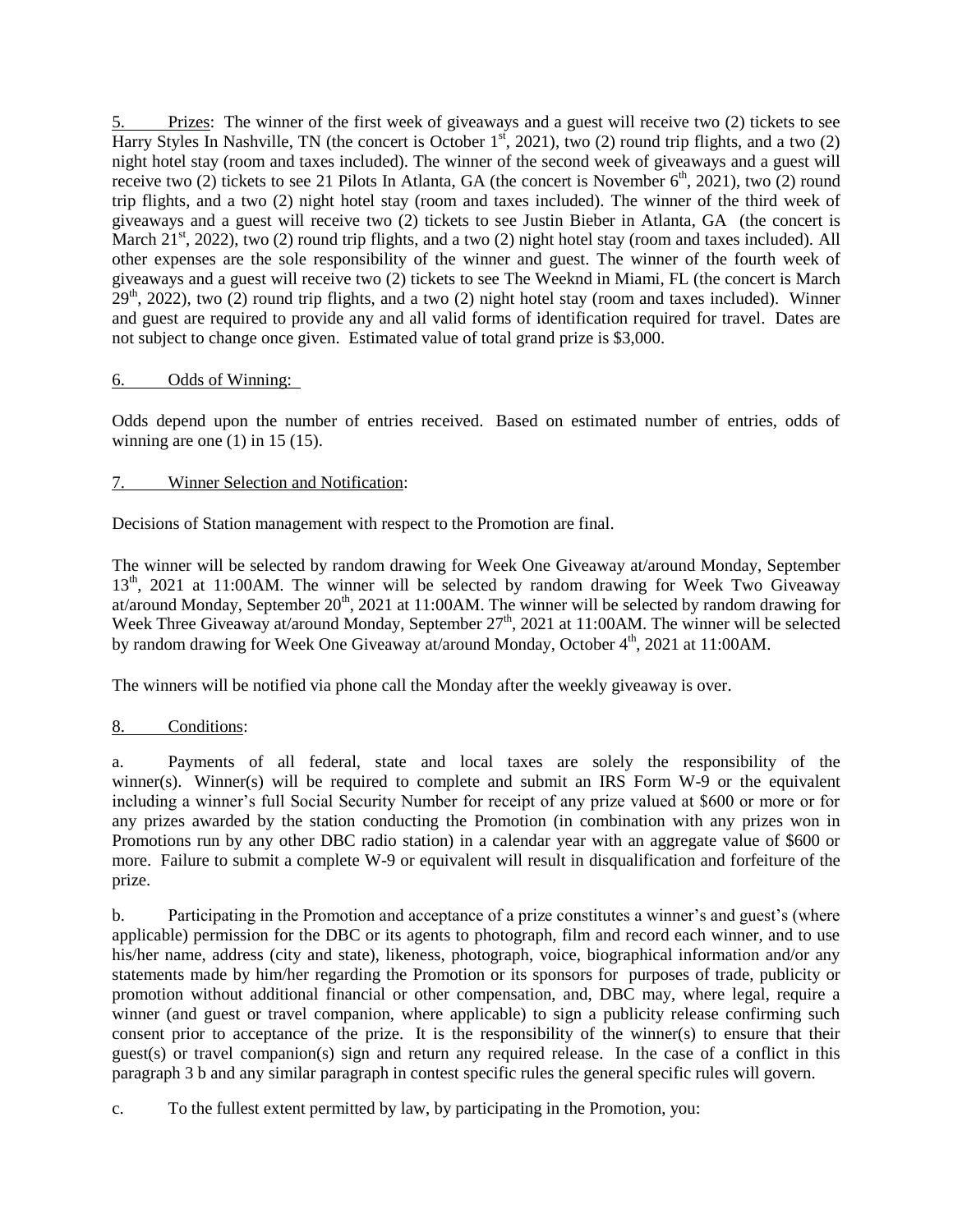i. agree to grant DBC a non-exclusive, perpetual, worldwide license to edit, telecast, exhibit, rerun, reproduce, use, syndicate, license, print, distribute and otherwise exploit any items (including any photos, videos, audio, or written material) submitted as part of your contest entry (the "Materials"), or any portion thereof, in any manner and in any and all formats and media now known or hereafter devised, without payment to you or any third party;

ii. acknowledge that DBC reserves the right, in its sole discretion, not to use the Materials at all; and

iii. represent and warrant that: you are at least as old as the age of majority in your state; you have the full legal right, power and authority to grant to DBC the license provided for herein; you own or control the complete exhibition and other rights to the Materials you submitted for the purposes contemplated in this license; you are either the parent (or legal guardian) of any minor featured in the Materials or have received the express consent of the parent (or legal guardian) for any such minor to appear in the Materials and to enter the minor's likeness in the Materials in the contest; and neither the Materials nor the exercise of the rights granted herein shall infringe upon or violate the right of privacy or right of publicity of, or constitute a libel or slander against, or violate any common law or any other right of, any person or entity.

d. Prior to awarding any prize or prize certificate, and depending on the nature of the prize and eligibility requirements of the Promotion, DBC in its sole discretion may require verification of Promotion winner's or winners' identification by a showing of valid government-issued photo identification.

e. To the fullest extent permitted by law, by participating and/or accepting a prize, entrants, winner(s) and guests (if applicable) agree to release and hold harmless the station conducting the Promotion, its sponsor(s) and promotional partner(s), its advertising and promotion agencies, any social media platform utilized in the conduct of the Promotion (including but not limited to Facebook, Inc.) and each of their respective parent, subsidiary and affiliated entities, and the officers, shareholders, directors, employees, agents, representatives, successors, and assigns of each of them (collectively, the "Released Parties") against any and all claims or liability arising directly or indirectly from the prize or participation in the Promotion. DBC may also require eligible Promotion winner(s) and their guests or travel companions, if any (as well as each of their parent(s) or legal guardian(s), if winner(s), guest(s) or travel companion(s) are under the age of majority in their state of residence), to sign a liability release confirming such consent. It is the responsibility of the winner(s) to ensure that their guest(s) or travel companion(s) sign and return any required release.

f. The station conducting the Promotion, in its sole discretion, reserves the right to disqualify any person (and all of their entries) from this Promotion if he or she tampers with the entry process, the operation of the Promotion, or the operation of the station's website, Facebook Page, and/or any other social networking site used in the Promotion, or is otherwise in violation of the rules. The station conducting the Promotion further reserves the right, at its sole discretion, to modify, cancel, terminate or suspend the Promotion, or any part of it, if it is not capable of completion as planned or if any fraud, technical failures or any factor beyond the station's control, including infection by computer virus, bugs, tampering, unauthorized intervention or technical failures of any sort, corrupt or affect the administration, security, fairness, integrity or proper conduct of the Promotion as determined by the station in is sole discretion. Any attempt by an entrant or any person to deliberately damage any station website, Facebook Page, and/or any other social networking site used in the Promotion or to undermine the legitimate operation of this Promotion may be a violation of criminal and civil laws. Should such an attempt be made, the DBC reserves the right to seek full prosecution and/or damages from any such individual to the fullest extent permitted by law. The station's failure to enforce any term of these Official Rules shall not constitute a waiver of this provision. If due to circumstances beyond the control of the station conducting